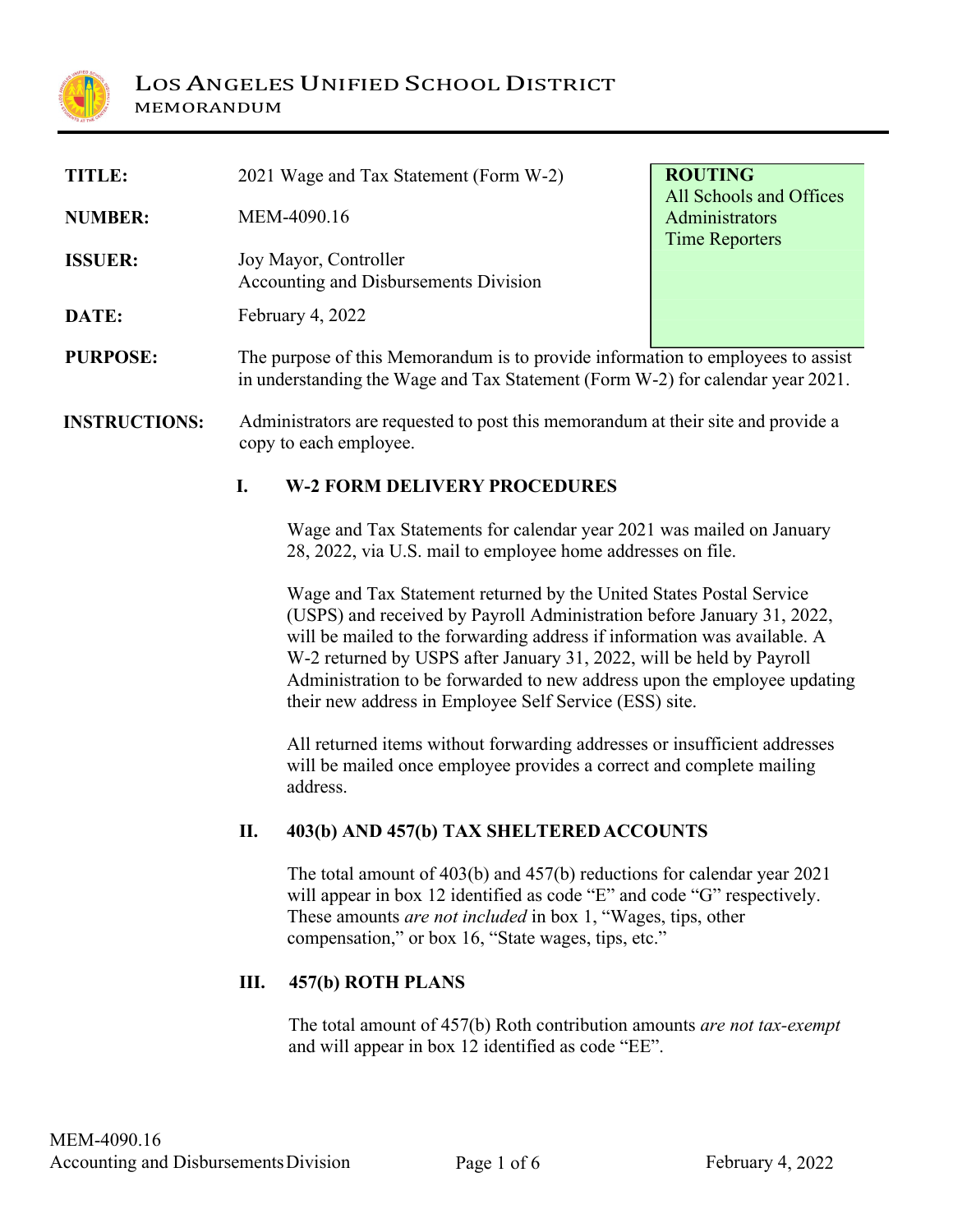

### **IV. VEHICLE USE AND OTHER FRINGE BENEFITS**

The fringe benefit values for vehicle use and other fringe benefits determined to be taxable for calendar year 2021 appear in box 14 identified as "VEH FR" and/or "FB OTHR". The fringe benefit values *are included* in box 1, "Wages, tips, other compensation" and box 16, "State wages, tips, etc.," for Federal and State income tax reporting purposes. If applicable, this value is also included in box 3, "Social security wages" and box 5, "Medicare wages and tips" and the corresponding tax amount of the value is reflected in boxes 4 and 6, "Social security tax withheld" and "Medicare tax withheld," respectively.

#### **V. WORKERS' COMPENSATION PAYMENTS**

The total amount of temporary disability payments for Workers' Compensation for calendar year 2021 appears in box 14 identified as "TD." These temporary disability payments are *not included* in box 1, "Wages, tips, other compensation," or box 16, "State wages, tips, etc."

This amount is also not subject to Social Security and Medicare tax and is not reflected in box 3, "Social security wages," box 5, "Medicare wages and tips," box 4, "Social security tax withheld," and box 6, "Medicare tax withheld," respectively.

### **VI. DEPENDENT CHILD CARE BENEFITS**

The total amount of pre-tax contributions made to Section 125, Dependent Care Flexible Spending account, appears in box 10, "Dependent care benefits." This amount *is not included* in box 1, "Wages, tips, other compensation," box 3, "Social security wages," box 5, "Medicare wages and tips," or box 16, "State wages, tips, etc."

For tax year 2021 only, some employees received employer paid Dependent Care Benefits. The amount paid to the employee is listed in box 10. Only amounts over \$5,000.00 are included as taxable income in box 1.

### **VII. DOMESTIC PARTNER HEALTH BENEFIT**

The total value of Domestic Partner coverage for calendar year 2021 will appear in box 14 identified as "DP GR." This amount *is included* in box 1, "Wages, tips, other compensation" and box 16, "State wages, tips, etc." of affected employees for Federal and State income tax reporting purposes. If applicable, this value is also included in box 3, "Social security wages" and box 5, "Medicare wages and tips" and the corresponding tax amount is reflected in boxes 4, 6, and 14,"Social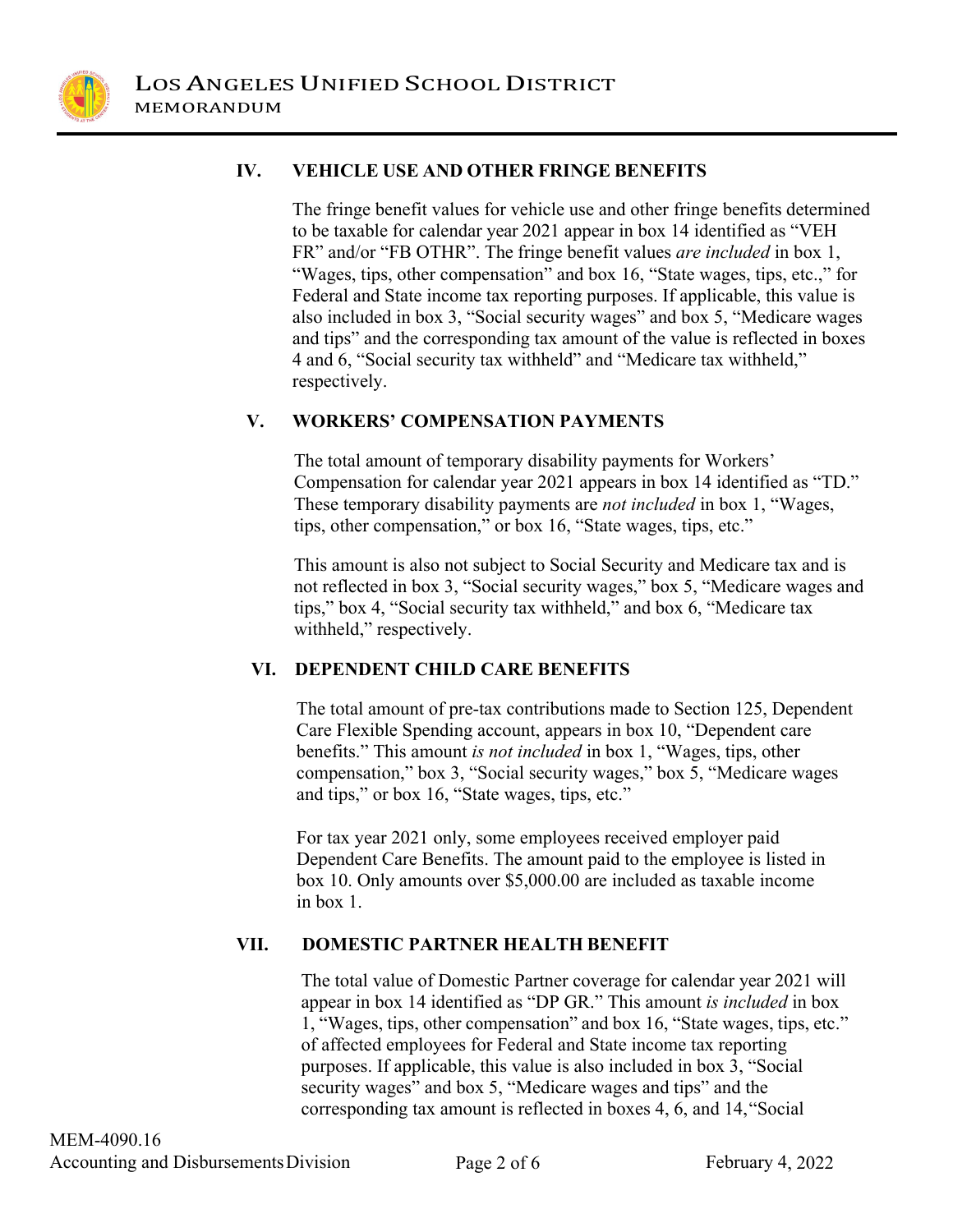

security tax withheld", Medicare tax withheld" and "SDI TX" (State Disability Insurance Tax), respectively.

Domestic Partners who are registered with the State of California are exempt from State income tax and the amount of the coverage shown in box 14 is not included in box 16 "State wages, tips, etc."

For inquiries pertaining to Domestic Partner Imputed Income, please call Benefits Administration customer service at (213) 241-4262.

## **VIII. HEALTH INSURANCE**

The total cost of District-paid health coverage will appear in box 12 identified as code "DD". The amount is displayed on the Form W-2 for information only and is not subject to any type of payroll tax.

## **IX. IMPACT OF OVERPAYMENTS ON W-2 DATA**

If you were overpaid in 2021 and repaid the overpayment timely to post in 2021, your 2021 W-2 will not reflect the wages overpaid in the calendar year.

If you repaid a prior year overpayment during the 2021 calendar year, there is no impact to your 2021 W-2 wages or tax withholding. Instead, you will receive a statement noting the amount you repaid in 2021 which you may use when filing your 2021 tax forms.

# **X. NON-RECEIPT OF FORM W-2**

W-2 duplicates and reprints are available through the Employee Self Service (ESS) site after February 4, 2022. Employees may log online at https://ess.lausd.net with Single Sign On and password and select My W-2.

All related system support can be obtained by contacting the ITD Help Desk at (213) 241-5200 Option 8.

Employees who do not have access to ESS must submit a request for a duplicate using the Request for Duplicate Form W-2 (Attachment A) provided in this memorandum. This form is also available online and can be accessed through the LAUSD website using this web address: [http://achieve.lausd.net/Page/1090.](http://achieve.lausd.net/Page/1090) Submit the completed form via fax to (866) 761-7413. Requests for duplicate W-2s will be processed weekly.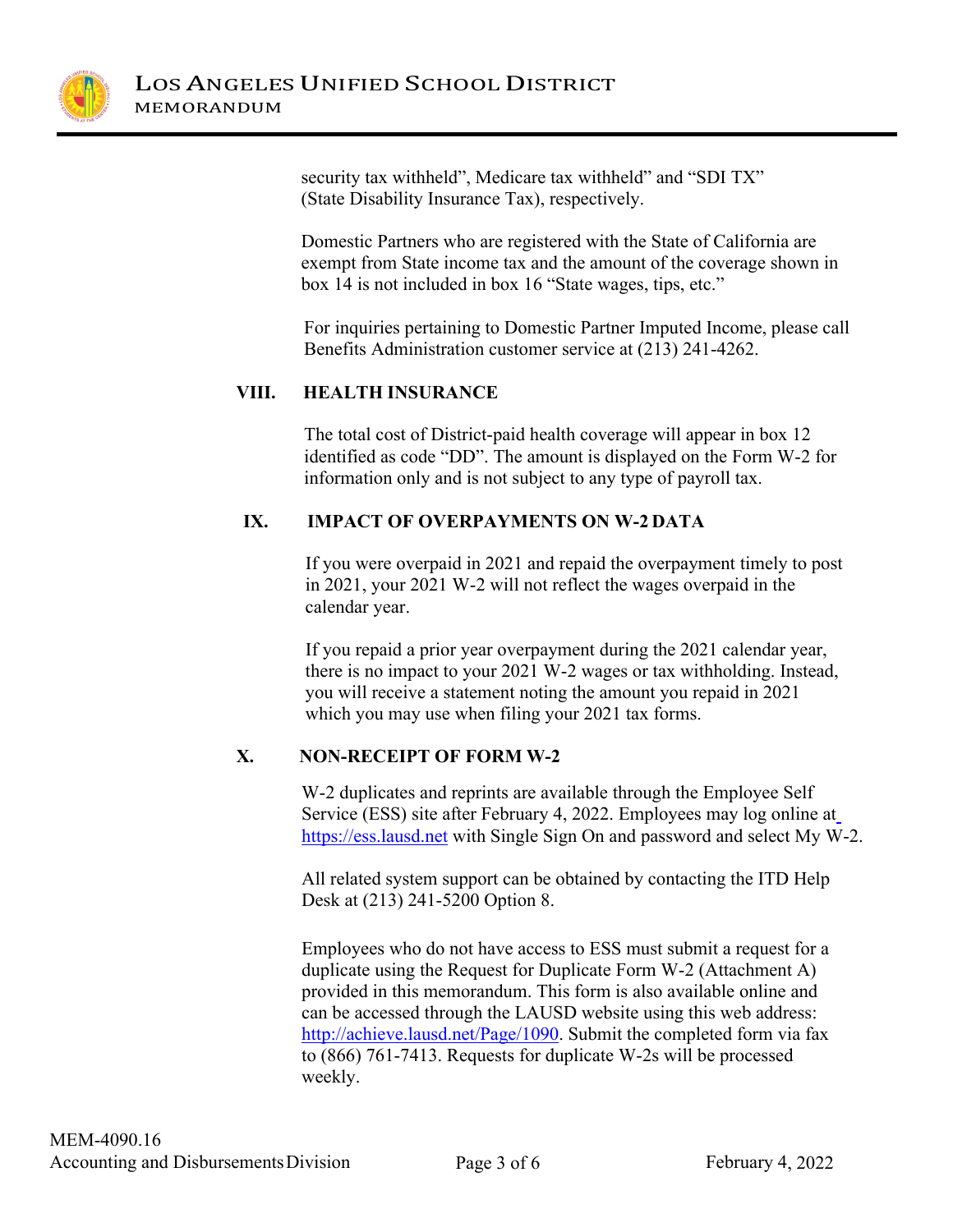

### **XI. W-2 DATA INQUIRIES**

Every attempt has been made to ensure the accuracy of the information on the W-2. However, any employee who feels the information is inaccurate may complete the W-2 Inquiry Form (Attachment B) provided in this memorandum. This form is also available online and can be accessed through the LAUSD website using this web address: [http://achieve.lausd.net/Page/1090.](http://achieve.lausd.net/Page/1090) Submit the completed form via fax to (866) 761-7413.

Employees are asked to provide detailed information as to their specific issues and concerns with the W-2 received. If additional information is necessary, the employee will be contacted by a member of the payroll team. Employees will be notified of the outcome of District research via the contact information provided on the inquiry form.

### **ASSISTANCE:** Employees who require further information regarding a duplicate W-2 or a W-2 Inquiry should contact Payroll Customer Services at (213) 241- 2570, between the hours of 8:00 am – 4:00 pm.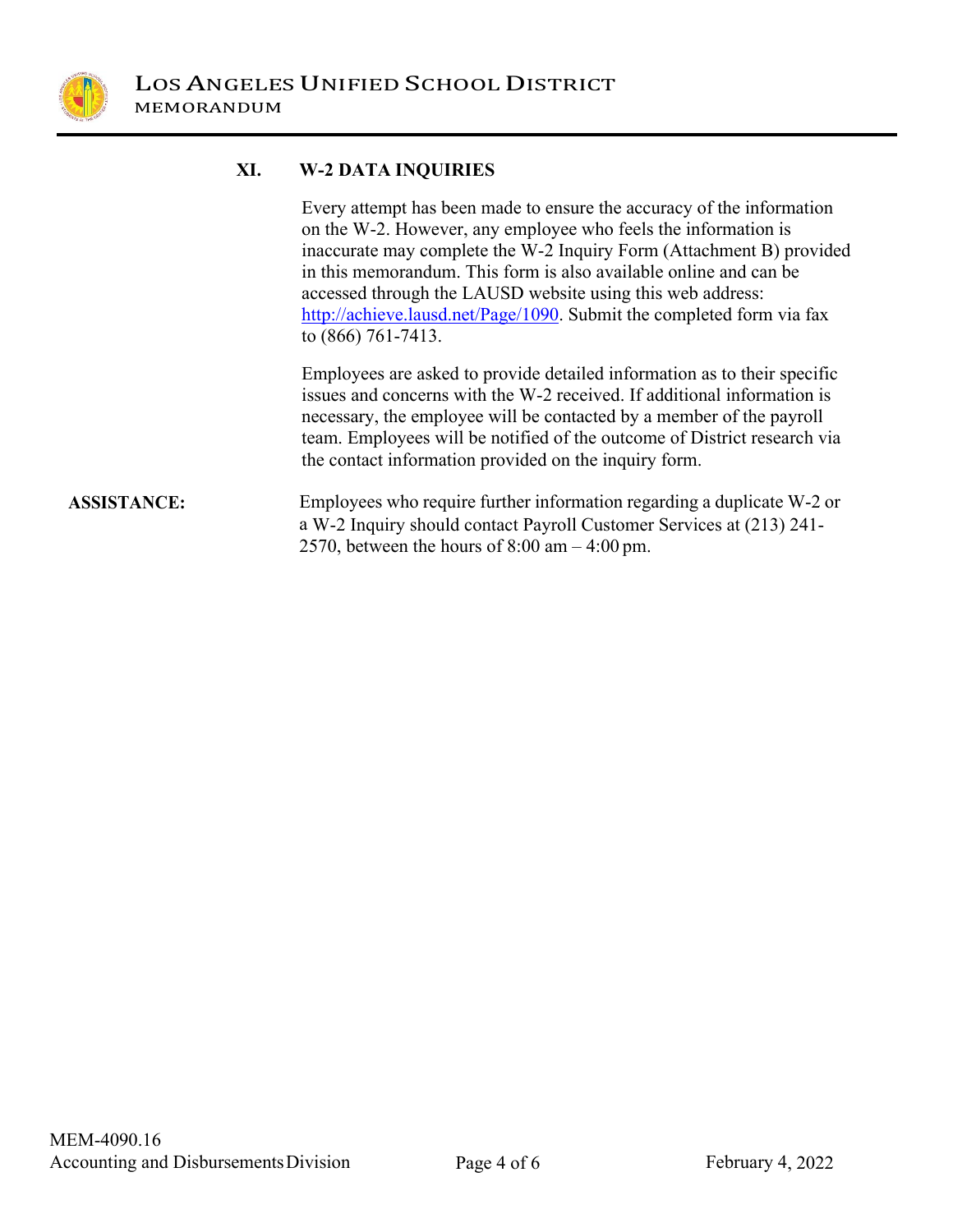

# ATTACHMENT A

| <b>Employee Name</b>       |         |                                                                                                                    |                                                                                                                                                                                                                                          |
|----------------------------|---------|--------------------------------------------------------------------------------------------------------------------|------------------------------------------------------------------------------------------------------------------------------------------------------------------------------------------------------------------------------------------|
| <b>Employee Number</b>     |         |                                                                                                                    |                                                                                                                                                                                                                                          |
| Document(s) Requested      |         |                                                                                                                    |                                                                                                                                                                                                                                          |
|                            | ⊔       | 2021 W-2                                                                                                           | Requests are only for employees<br>who do not have access to ESS<br>website.                                                                                                                                                             |
|                            | $\Box$  | Prior Year W-2<br>$Year(s)$ :                                                                                      |                                                                                                                                                                                                                                          |
|                            |         |                                                                                                                    | Note: Generation of W-2's will only go<br>back to 2017 and can require up to 10-<br>14 days for processing and<br>distribution.                                                                                                          |
| <b>Mailing Instruction</b> |         | All duplicate requests for W-2's will be mailed to the home<br>address or the 6 updated address if provided below. |                                                                                                                                                                                                                                          |
| <b>Home Address</b>        |         |                                                                                                                    |                                                                                                                                                                                                                                          |
| City, State Zip            |         |                                                                                                                    |                                                                                                                                                                                                                                          |
|                            | $\perp$ | forwarded to a newaddress.                                                                                         | Address Change (Your address on record will be updated.)<br>Change of address for retired employee must be processed<br>through Benefit Administration by completing Retiree Change<br>of Address Form before a duplicate request can be |
| <b>Telephone Number</b>    |         |                                                                                                                    |                                                                                                                                                                                                                                          |
| <b>Email Address</b>       |         |                                                                                                                    |                                                                                                                                                                                                                                          |
| Signature                  |         |                                                                                                                    |                                                                                                                                                                                                                                          |
| Date                       |         |                                                                                                                    |                                                                                                                                                                                                                                          |